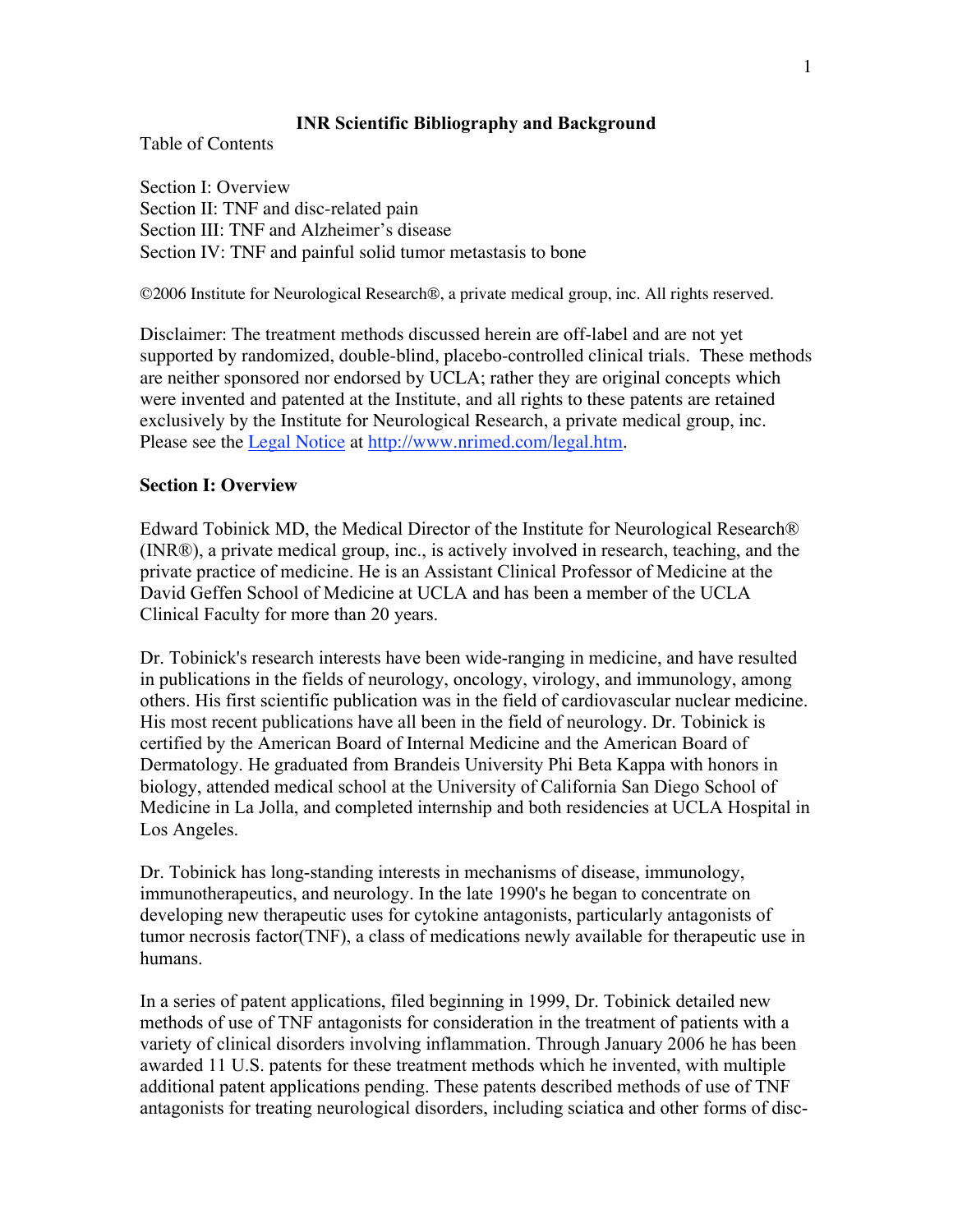related pain[see Section II and also references 1-9,16-19,21,22,23,26,27]; other forms of neuropathic pain [see Section II and references 1-9,16-19,21,22,23,26,27]; pain due to cancer metastasis to bone[see Section IV and references 14, 23, 27, 28]; Alzheimer's disease[see Section III]; spinal cord injury[10, 11]; myasthenia gravis[12, 13]; and a variety of other clinical disorders for which there existed a widespread unmet medical need.

For more than a decade, Dr. Tobinick has been teaching and providing voluntary medical services at the Venice Family Clinic, the largest free clinic in the U.S. The Clinic has recently added Dr. Tobinick to its prestigious Rossman/Davidson Wall of Honor, which bears the names of "distinguished volunteer clinicians who have provided direct health services to the Clinic's patients in an exemplary manner for more than a decade." The Venice Family Clinic is affiliated with the UCLA School of Medicine, and has received multiple awards honoring its delivery of quality healthcare to the poor and homeless.

Dr. Tobinick's published papers have been cited by more than 150 scientific publications from around the world. His early inventions have now been supported by an increasing number of scientific studies from academic centers around the globe, including those following:

1. Igarashi, T., et al., *2000 Volvo Award winner in basic science studies: Exogenous tumor necrosis factor-alpha mimics nucleus pulposus-induced neuropathology*. Molecular, histologic, and behavioral comparisons in rats. Spine, 2000. 25(23): p. 2975-80.

 2. Sommer, C., et al., *Etanercept reduces hyperalgesia in experimental painful neuropathy*. J Peripher Nerv Syst, 2001. 6(2): p. 67-72.

 3. Genevay, S., S. Stingelin, and C. Gabay, *Efficacy of etanercept in the treatment of acute, severe sciatica: a pilot study*. Ann Rheum Dis, 2004. 63(9): p. 1120-3.

 4. Atcheson, S.G. and T. Dymeck, *Rapid resolution of chronic sciatica with intravenous infliximab after failed epidural steroid injections*. Spine, 2004. 29(12): p. E248-50.

 5. Murata, Y., et al., *Selective inhibition of tumor necrosis factor-alpha prevents nucleus pulposus-induced histologic changes in the dorsal root ganglion*. Spine, 2004. 29(22): p. 2477- 84.

 6. Onda, A., S. Yabuki, and S. Kikuchi, *Effects of neutralizing antibodies to tumor necrosis factor-alpha on nucleus pulposus-induced abnormal nociresponses in rat dorsal horn neurons*. Spine, 2003. 28(10): p. 967-72.

 7. Murata, Y., et al., *Nucleus pulposus-induced apoptosis in dorsal root ganglion following experimental disc herniation in rats.* Spine, 2006. 31(4): p. 382-90.

 8. Takahashi, N., et al., *TNF-alpha and phosphorylation of ERK in DRG and spinal cord: insights into mechanisms of sciatica.* Spine, 2006. 31(5): p. 523-9.

 9. Ohtori, S., et al., *Tumor necrosis factor-immunoreactive cells and PGP 9.5-immunoreactive nerve fibers in vertebral endplates of patients with discogenic low back Pain and Modic Type 1 or Type 2 changes on MRI.* Spine, 2006. 31(9): p. 1026-31.

 10. Sharma, H.S., et al., *Topical application of TNF-alpha antiserum attenuates spinal cord trauma induced edema formation, microvascular permeability disturbances and cell injury in the rat.* Acta Neurochir Suppl, 2003. 86: p. 407-13.

 11. Genovese, T., et al., *Immunomodulatory Effects Of Etanercept In An Experimental Model Of Spinal Cord Injury*. J Pharmacol Exp Ther, 2005.

 12. Tuzun, E., et al., *Myasthenia gravis patients with low plasma IL-6 and IFN-gamma benefit from etanercept treatment*. J Autoimmun, 2005. 24(3): p. 261-8.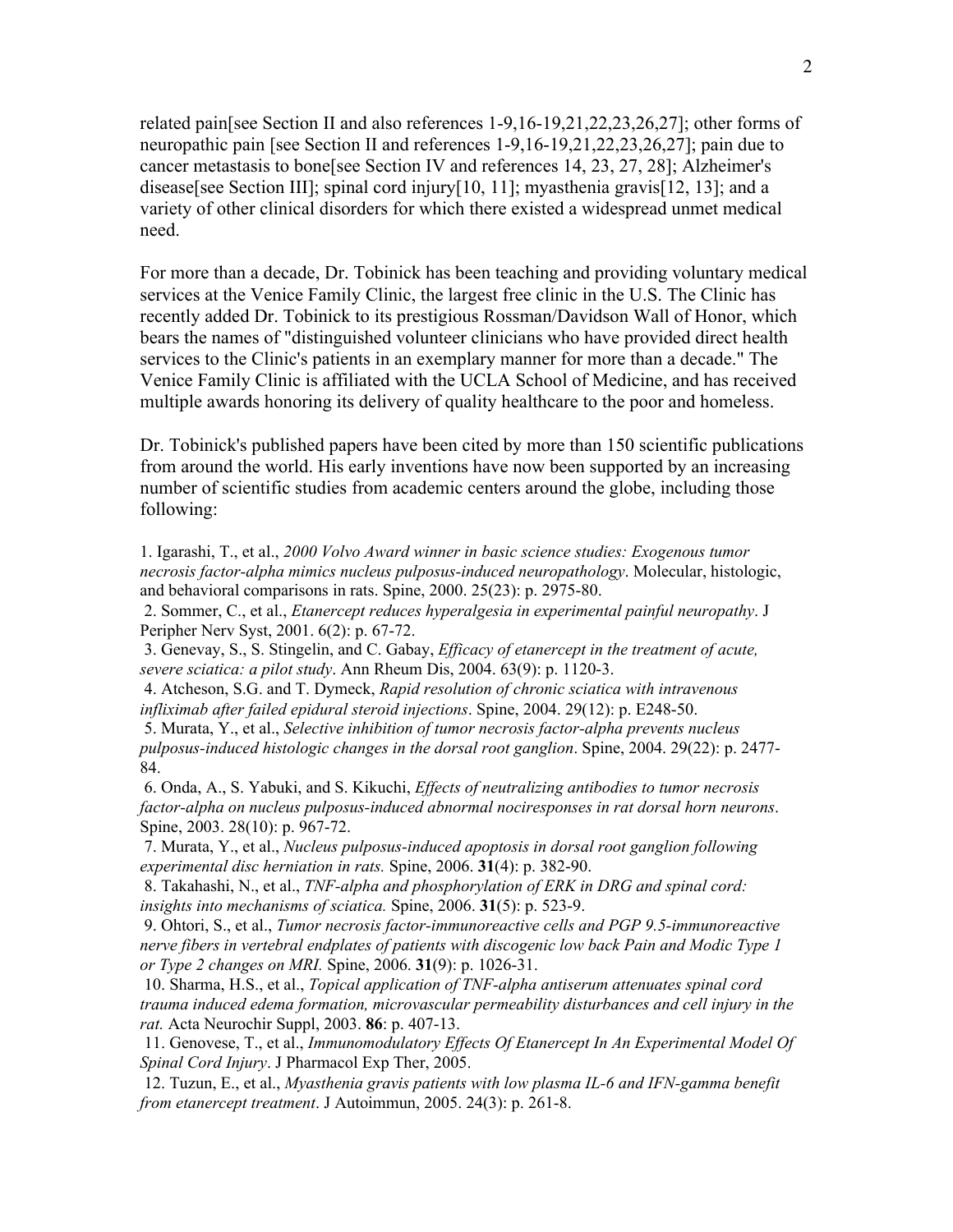13. Rowin, J., et al., *Etanercept treatment in corticosteroid-dependent myasthenia gravis*. Neurology, 2004. 63(12): p. 2390-2.

\*14. Anderson, G.M., M.T. Nakada, and M. DeWitte, *Tumor necrosis factor-alpha in the pathogenesis and treatment of cancer*. Curr Opin Pharmacol, 2004. 4(4): p. 314-20.

 \*15. Irving, G., et al., *Novel pharmacologic options in the treatment of neuropathic pain*. CME Accredited Roundtable Monograph through Mt. Sinai School of Medicine, 2004.

 \*16. Korhonen, T., Karppinen, J., Malmivaara, A., et. al., *Efficacy of infliximab for disc herniation-induced sciatica:one-year follow-up*. Spine, 2004. 29(19): p. 2115-9.

 \*17. Sommer, C. and M. Schafers, *Mechanisms of neuropathic pain: the role of cytokines*. Drug Discovery Today: Disease Mechanisms, 2004. 1(4): p. 441-448.

 \*18. *Appropriatezza della diagnosi e del trattamento chirurgico dellÕernia del disco lombare sintomatica* LINEA GUIDA October 2005. 2005.

 \*19. Guia De Practica Clinica *Lumbalgia Inespecifica* version espanola de la Guia de Practica Clinica del Programma Europeo Cost B13. European Commission Directorate General Research, 2005.

 \*20. Kinch JW, Ryan TJ, *Right Ventricular Infarction*. New England Journal of Medicine 1994 Apr 28;330(17):1211-7.

 \*21. Bhargava, A., et al., *Injection Therapy for Lumbar Radiculopathy*. Current Opinion in Orthopedics, 2005. 16: p. 152-157.

 \*22. Cohen, S.P., et al., *Lumbar discography: a comprehensive review of outcome studies, diagnostic accuracy, and principles*. Reg Anesth Pain Med, 2005. 30(2): p. 163-83.

 \*23. Wacnik, P.W., et al., *Nociceptive characteristics of tumor necrosis factor-alpha in naive and tumor-bearing mice*. Neuroscience, 2005. 132(2): p. 479-91.

\* 24. Aoki Y., Takahashi, K., Ohtori, S., Moriya, H., *Neuropathology of Discogenic Low Back Pain: A Review.* The Internet Journal of Spine Surgery. 2005. 2(1).

 \*25. Lai ST. *Treatment of Severe Acute Respiratory Syndrome*. Eur J Clin Microbiology Infectious Diseases, 2005. 24(9): 583-591.

\* 26. Yaksh T, Sorkin L. *Mechanisms of Neuropathic Pain*. Current Medicinal Chemistry - Central Nervous System Agents, 5(2), June 2005, p. 129-140.

 \*27. Myers, R.R., W.M. Campana, and V.I. Shubayev, *The role of neuroinflammation in neuropathic pain: mechanisms and therapeutic targets*. Drug Discov Today, 2006. 11(1-2): p. 8- 20.

 \*28. Yan L., Anderson, G.M., M. DeWitte G, M.T. Nakada, *Therapeutic potential of cytokine and chemokine antagonists in cancer therapy*. European Journal of Cancer, Volume 42, Issue 6, April 2006, p. 793-802.

\*citations to published articles written by Edward Tobinick, MD.

#### Section II: TNF and Disc-related Pain

*"The domain of sciatica is at the edge of a mini revolution. For ten years evidence have been accumulating in favour of a local inflammation rather than a pathology resulling only from a nerve compression. This hypothesis has first been strengthened by the discovery of inflammatory mediators in human herniated discs and then by animal models. These models have demonstrated the impossibility for nerve root compression to produce sciatica in the absence of inflammation and the importance of proinflammatory cytokines in this pathology. TNF-alpha have been proved to be the most important inflammatory cytokine and TNF-alpha modulators has*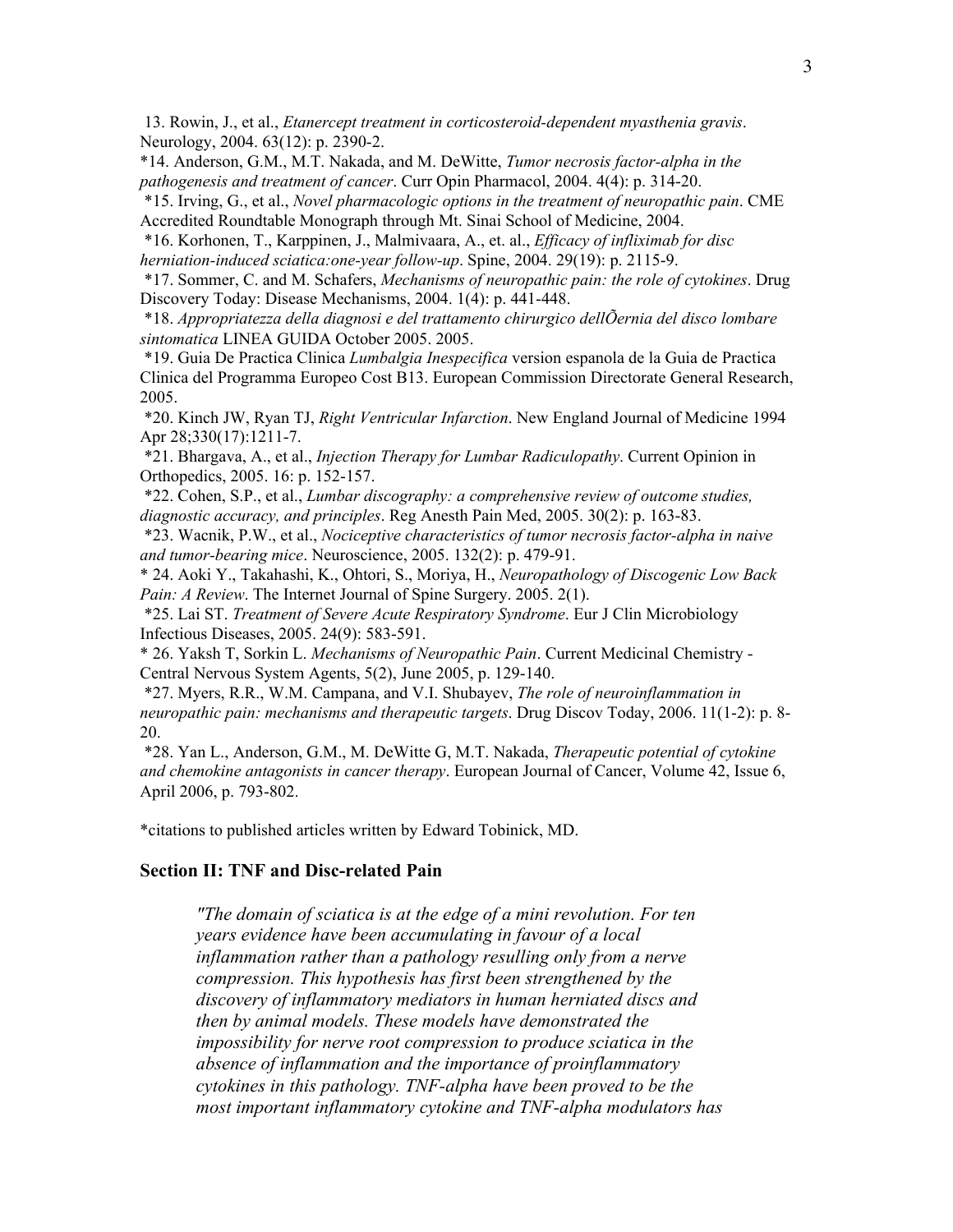*been most effective in the treatment of these models"* Abstract from: Genevay, S., P. A. Guerne, et al. (2004). "[Efficacy of tumor necrosis factor-alpha blockade for severe sciatica?]." Rev Med Suisse Romande 124(9): 543-5.

*Editor's note*: The INR® pioneered the use of TNF-alpha modulators for the treatment of patients with intractable disc-related pain. *See the following articles:*

1. Tobinick, E.L. and S. Britschgi-Davoodifar, *Perispinal TNF-alpha inhibition for discogenic pain*. Swiss Med Wkly, 2003. 133(11-12): p. 170-7.

2. Tobinick, E.L., *Targeted etanercept for discogenic neck pain: uncontrolled, open-label results in two adults*. Clin Ther, 2003. 25(4): p. 1211-8.

3. Tobinick, E. and S. Davoodifar*, Efficacy of etanercept delivered by perispinal administration for chronic back and/or neck disc-related pain: a study of clinical observations in 143 patients*. Curr Med Res Opin, 2004. 20(7): p. 1075-85.

4. Tobinick E. *The Cerebrospinal Venous System: Anatomy, Physiology, and Clinical Implications.* Medscape General Medicine, 2006. 8(1): 53f.

Because of the known role of inflammatory pathways in the generation of severe, intervertebral disc-related pain and nerve root dysfunction (manifesting, for example, as sciatica after disc herniation), corticosteroids (either systemically or, preferably, by perispinal (epidural) injection) are a standard treatment modality[1-3].

Inflammation plays a key role in the generation of pain associated with intervertebral disc herniation or annular tear of the disc capsule. A portion of the disc, the nucleus pulposus, is inherently inflammatory, releasing inflammatory mediators when the disc capsule is disrupted or torn. This inflammatory pain is common and often refractory to treatment utilizing conventional treatment modalities, including epidural steroid injections and/or spinal surgery[4-9].

Although perispinal injection of corticosteroids is routinely performed for treatment of disc-related pain this method is invasive and the efficacy of this approach is limited. Perispinal injection of corticosteroids is performed because perispinal delivery of antiinflammatories in the vicinity of the affected nerve routes is thought to provide additional efficacy compared with systemic administration. Perispinal administration may facilitate entry of anti-inflammatories into the vertebral venous system and thereby facilitate delivery of therapeutic medication into the nerve roots, dorsal root ganglia, and spinal cord[10-25].

A key role in the generation of disc-related pain has been established for the inflammatory cytokine tumor necrosis factor-alpha (TNF). Excess TNF is generated when a disc is damaged, and TNF has been found to be the central cause of pain, nerve root damage, and nerve dysfunction in experimental models of disc herniation[26-38].

In 2001 there were multiple, reliable, published, peer-reviewed scientific medical articles which provided a scientific basis for consideration of the use of anti-TNF medications for selected patients with intractable disc-related pain[1-12, 14-38].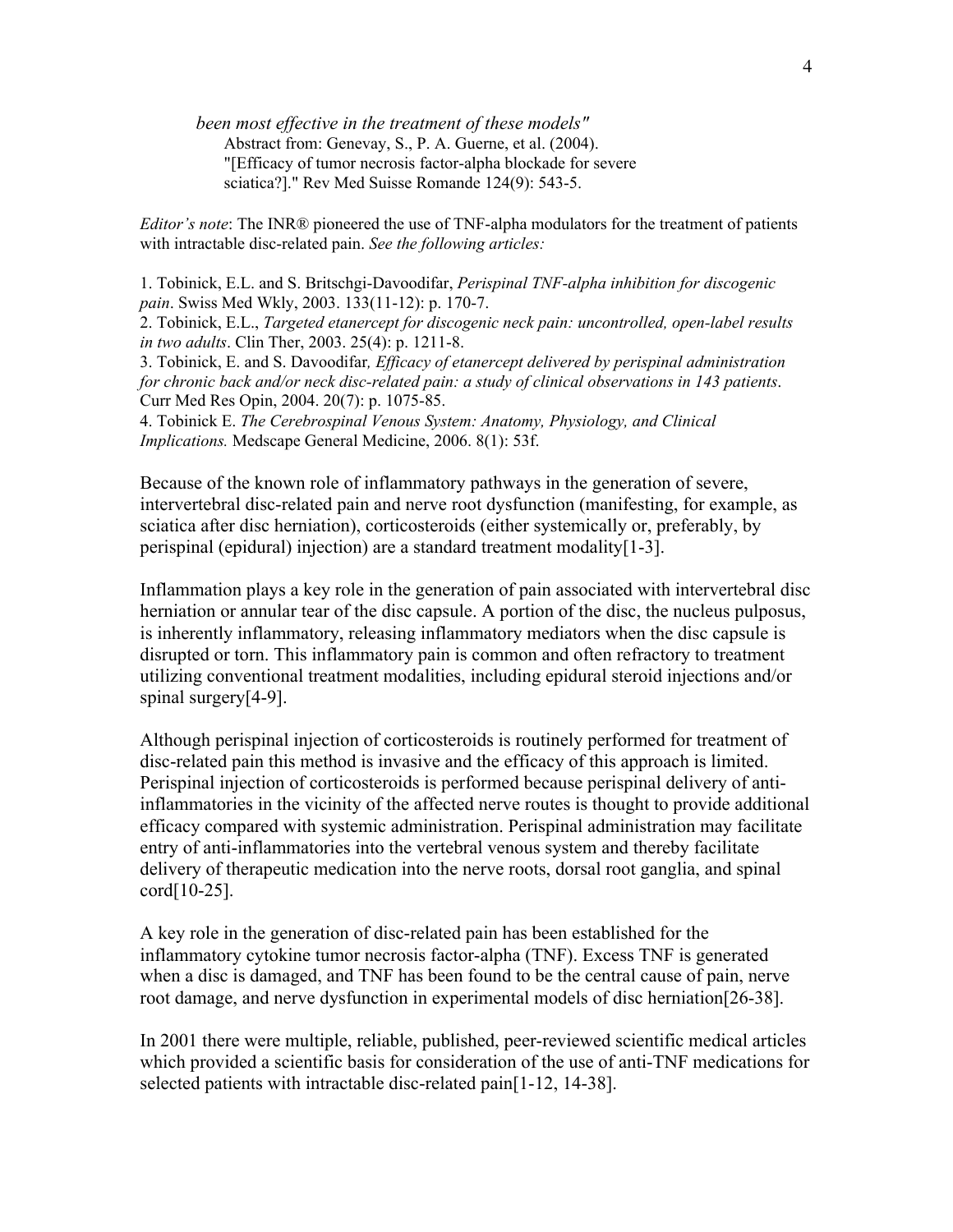Since 2001 multiple, reliable, peer-reviewed, scientific articles have been published in the medical literature which provide additional scientific support for consideration of this new treatment approach for selected patients with intractable pain[13, 39-72].

Dr. Tobinick's multiple, peer-reviewed, published scientific studies documenting the results of this innovative treatment modality have been cited by multiple authoritative, peer-reviewed, published scientific sources from around the world[47, 52, 56, 59, 60, 62, 63, 68, 71].

References-Section II

1. Bogduk, N. and D. Cherry, *Epidural corticosteroid agents for sciatica.* Med J Aust, 1985. 143 $(9)$ : p. 402-6.

 2. Olmarker, K. and B. Rydevik, *Pathophysiology of sciatica.* Orthop Clin North Am, 1991.  $22(2)$ : p. 223-34.

 3. Cicchini, M.S., *Epidural corticosteroid injection.* J Post Anesth Nurs, 1992. 7(3): p. 163-6. 4. Olmarker, K., B. Rydevik, and C. Nordborg, *Autologous nucleus pulposus induces neurophysiologic and histologic changes in porcine cauda equina nerve roots.* Spine, 1993.

18(11): p. 1425-32.

 5. Koes, B.W., et al., *Efficacy of epidural steroid injections for low-back pain and sciatica: a systematic review of randomized clinical trials.* Pain, 1995. 63(3): p. 279-88.

 6. Takahashi, H., *[A mechanism for sciatic pain caused by lumbar disc herniation--involvement of inflammatory cytokines with sciatic pain].* Nippon Seikeigeka Gakkai Zasshi, 1995. 69(1): p. 17-29.

 7. Cornefjord, M., et al., *Mechanical and biochemical injury of spinal nerve roots: a morphological and neurophysiological study.* Eur Spine J, 1996. 5(3): p. 187-92.

 8. Kayama, S., et al., *Incision of the anulus fibrosus induces nerve root morphologic, vascular, and functional changes. An experimental study.* Spine, 1996. 21(22): p. 2539-43.

 9. Takebayashi, T., et al., *Effect of nucleus pulposus on the neural activity of dorsal root ganglion.* Spine, 2001. 26(8): p. 940-5.

 10. Garette, S., et al., *Epidural corticosteroid injections for sciatica due to herniated nucleus pulposus.* N Engl J Med, 1997. 336(23): p. 1634-40.

 11. Rozenberg, S., et al., *Efficacy of epidural steroids in low back pain and sciatica. A critical appraisal by a French Task Force of randomized trials. Critical Analysis Group of the French Society for Rheumatology.* Rev Rhum Engl Ed, 1999. 66(2): p. 79-85.

 12. Buchner, M., et al., *Epidural corticosteroid injection in the conservative management of sciatica.* Clin Orthop Relat Res, 2000(375): p. 149-56.

 13. Valat, J.P., et al., *Epidural corticosteroid injections for sciatica: a randomised, double blind, controlled clinical trial.* Ann Rheum Dis, 2003. 62(7): p. 639-43.

 14. Breschet, G., *Recherches anatomiques physiologiques et pathologiques sur le systáeme veineux*. 1829, Paris: Rouen fráeres. 48 p.

 15. Batson, O.V., *The Function of the Vertebral Veins and their role in the spread of metastases.* Annals of Surgery, 1940. 112: p. 138-149.

 16. Anderson, R., *Diodrast studies of the vertebral and cranial venous systems to show their probable role in cerebral metastases.* J Neurosurg, 1951. 8(4): p. 411-22.

 17. Netter, F., *A Compilation of Paintings on the Normal and Pathologic Anatomy of the Nervous System*. The Ciba Collection of Medical Illustrations, ed. F. Netter. Vol. 1. 1953: CIBA. 18. Batson, O.V., *The Vertebral Vein System, Caldwell Lecture, 1956.* American Journal of Roentgenology, 1957. 78(2).

 19. Batson, O.V., *The function of the vertebral veins and their role in the spread of metastases. 1940.* Clin Orthop Relat Res, 1995(312): p. 4-9.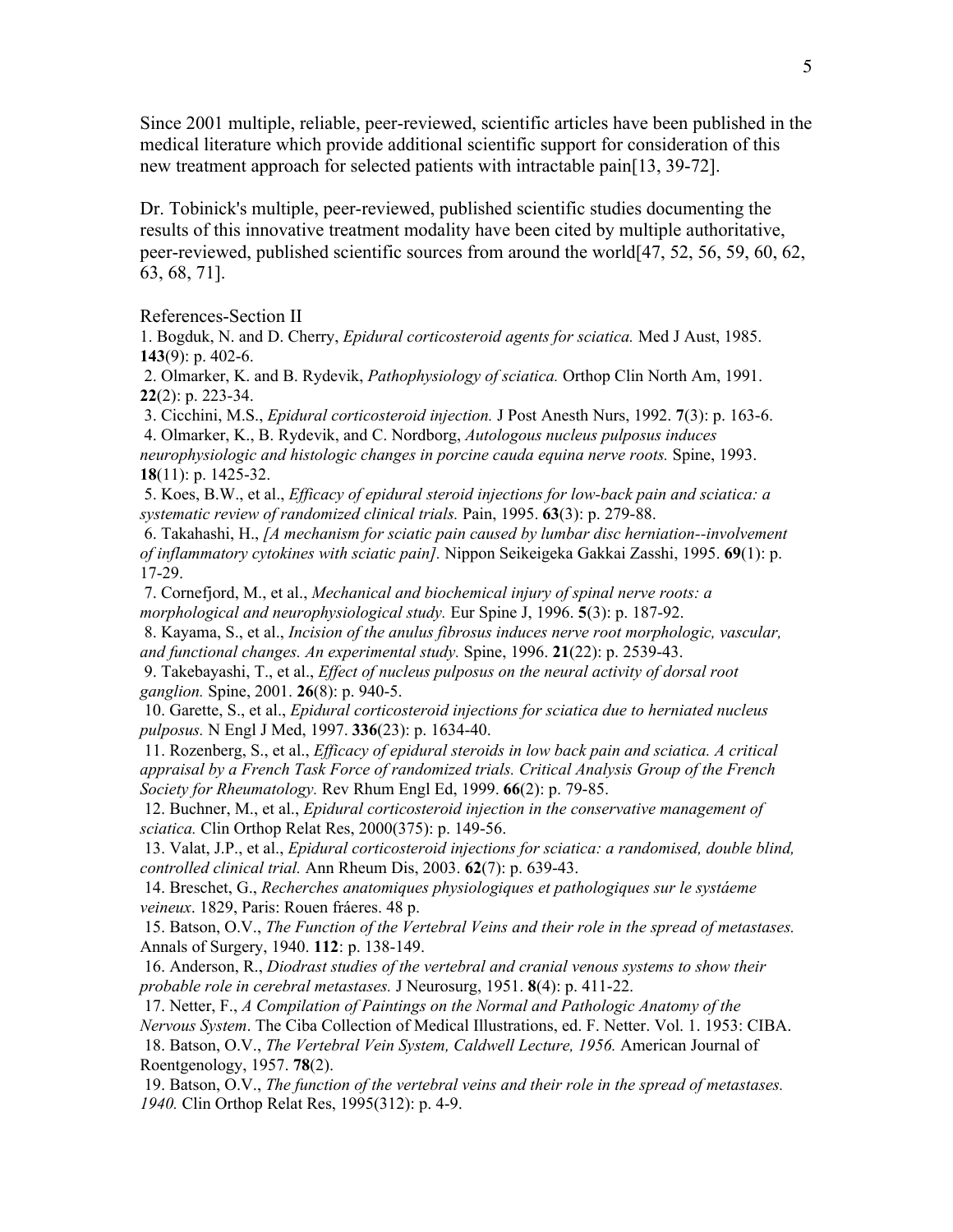20. Byrod, G., et al., *A rapid transport route between the epidural space and the intraneural capillaries of the nerve roots.* Spine, 1995. 20(2): p. 138-43.

 21. Groen, R.J., et al., *Morphology of the human internal vertebral venous plexus: a cadaver study after intravenous Araldite CY 221 injection.* Anat Rec, 1997. 249(2): p. 285-94.

 22. van der Kuip, M., P.V. Hoogland, and R.J. Groen, *Human radicular veins: regulation of venous reflux in the absence of valves.* Anat Rec, 1999. 254(2): p. 173-80.

 23. Byrod, G., et al., *Transport of epidurally applied horseradish peroxidase to the endoneurial space of dorsal root ganglia: a light and electron microscopic study.* J Peripher Nerv Syst, 2000. 5(4): p. 218-26.

 24. Parkinson, D., *Extradural neural axis compartment.* J Neurosurg, 2000. 92(4): p. 585-8. 25. Lasjaunias, P.L., A. Berenstein, and K.G.t. Brugge, *Surgical neuroangiography*. 2nd ed. 2001, Berlin; New York: Springer.

 26. Wagner, R. and R.R. Myers, *Endoneurial injection of TNF-alpha produces neuropathic pain behaviors.* Neuroreport, 1996. 7(18): p. 2897-901.

 27. Olmarker, K. and K. Larsson, *Tumor necrosis factor alpha and nucleus-pulposus-induced nerve root injury.* Spine, 1998. 23(23): p. 2538-44.

 28. Haro, H., et al., *Matrix metalloproteinase-7-dependent release of tumor necrosis factor-alpha in a model of herniated disc resorption.* J Clin Invest, 2000. 105(2): p. 143-50.

 29. Igarashi, T., et al., *2000 Volvo Award winner in basic science studies: Exogenous tumor necrosis factor-alpha mimics nucleus pulposus-induced neuropathology. Molecular, histologic, and behavioral comparisons in rats.* Spine, 2000. 25(23): p. 2975-80.

 30. Miyamoto, H., et al., *The role of cyclooxygenase-2 and inflammatory cytokines in pain induction of herniated lumbar intervertebral disc.* Kobe J Med Sci, 2000. 46(1-2): p. 13-28.

 31. Shubayev, V.I. and R.R. Myers, *Upregulation and interaction of TNFalpha and gelatinases A and B in painful peripheral nerve injury.* Brain Res, 2000. 855(1): p. 83-9.

 32. *Award-winning study highlights a biological trigger for nerve damage following a disc herniation. July 2000.* The Back Letter, 2000. 15(7): p. 73f.

 33. *Window of opportunity to prevent damage to spinal nerves following a disc herniation?* The Back Letter, 2000. 15(7): p. 81f.

 34. Olmarker, K., *Radicular pain - recent pathophysiologic concepts and therapeutic implications.* Schmerz, 2001. 15(6): p. 425-9.

 35. Olmarker, K. and B. Rydevik, *Selective inhibition of tumor necrosis factor-alpha prevents nucleus pulposus-induced thrombus formation, intraneural edema, and reduction of nerve conduction velocity: possible implications for future pharmacologic treatment strategies of sciatica.* Spine, 2001. 26(8): p. 863-9.

 36. Shubayev, V.I. and R.R. Myers, *Axonal transport of TNF-alpha in painful neuropathy: distribution of ligand tracer and TNF receptors.* J Neuroimmunol, 2001. 114(1-2): p. 48-56. 37. Sommer, C., et al., *Etanercept reduces hyperalgesia in experimental painful neuropathy.* J Peripher Nerv Syst, 2001. 6(2): p. 67-72.

 38. Zimmermann, M., *Pathobiology of neuropathic pain.* Eur J Pharmacol, 2001. 429(1-3): p. 23-37.

 39. Aeberli, D., et al., *Inhibition of the TNF-pathway: use of infliximab and etanercept as remission-inducing agents in cases of therapy-resistant chronic inflammatory disorders.* Swiss Med Wkly, 2002. 132(29-30): p. 414-22.

 40. Burke, J.G., et al., *Intervertebral discs which cause low back pain secrete high levels of proinflammatory mediators.* J Bone Joint Surg Br, 2002. 84(2): p. 196-201.

 41. Karppinen, J., et al., *Tumor necrosis factor-alpha monoclonal antibody, infliximab, used to manage severe sciatica.* Spine, 2003. 28(8): p. 750-3; discussion 753-4.

 42. Myers, R.R., et al., *Inhibition of p38 MAP kinase activity enhances axonal regeneration.* Exp Neurol, 2003. 184(2): p. 606-14.

43. Sharma, H.S., et al., *Topical application of TNF-alpha antiserum attenuates spinal cord*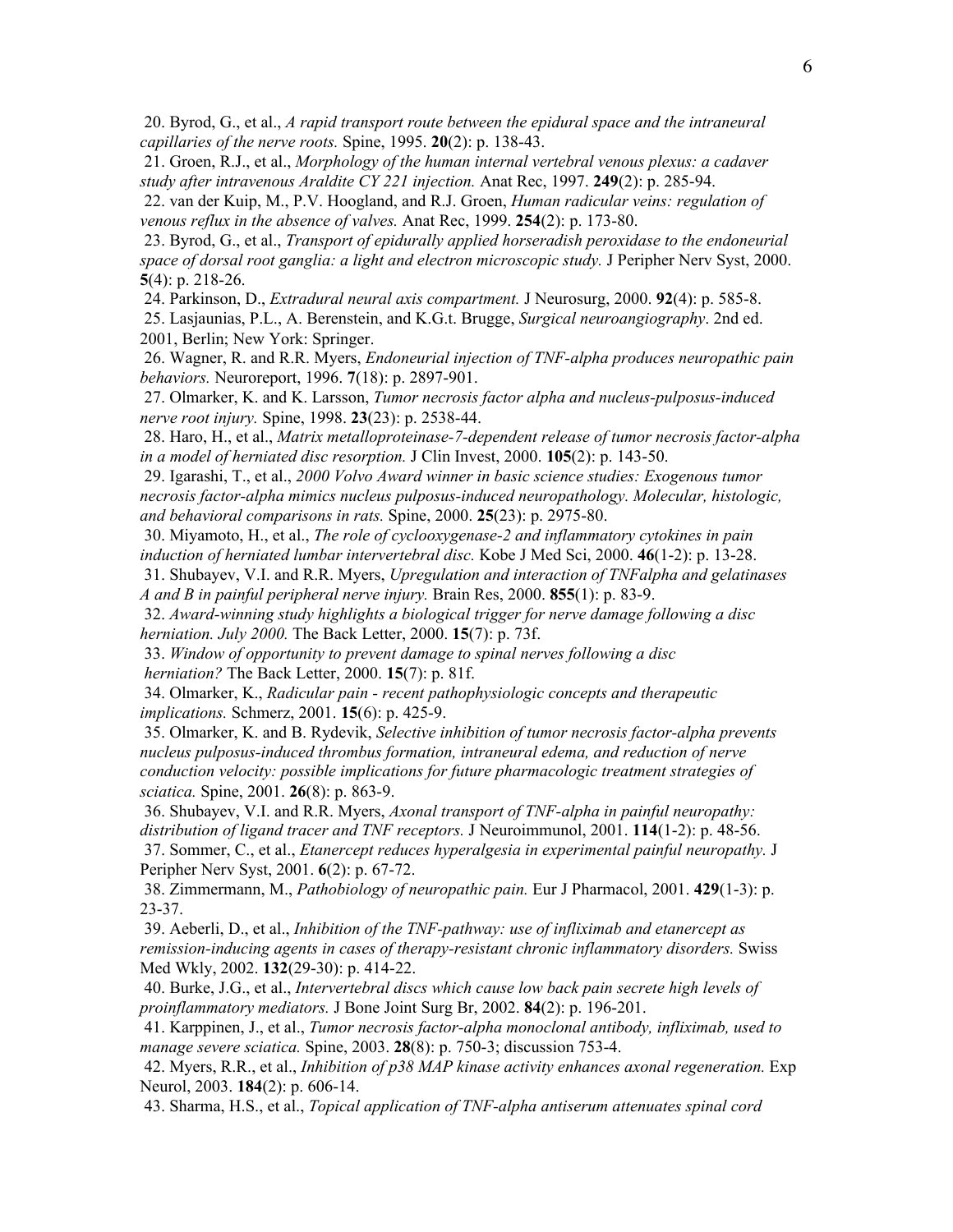*trauma induced edema formation, microvascular permeability disturbances and cell injury in the rat.* Acta Neurochir Suppl, 2003. 86: p. 407-13.

 44. Tobinick, E.L., *Targeted etanercept for discogenic neck pain: uncontrolled, open-label results in two adults.* Clin Ther, 2003. 25(4): p. 1211-8.

 45. Tobinick, E.L., *Targeted etanercept for treatment-refractory pain due to bone metastasis: two case reports.* Clin Ther, 2003. 25(8): p. 2279-88.

 46. Tobinick, E.L. and S. Britschgi-Davoodifar, *Perispinal TNF-alpha inhibition for discogenic pain.* Swiss Med Wkly, 2003. 133(11-12): p. 170-7.

\*47. Anderson, G.M., M.T. Nakada, and M. DeWitte, *Tumor necrosis factor-alpha in the pathogenesis and treatment of cancer.* Curr Opin Pharmacol, 2004. 4(4): p. 314-20.

 48. Atcheson, S.G. and T. Dymeck, *Rapid resolution of chronic sciatica with intravenous infliximab after failed epidural steroid injections.* Spine, 2004. 29(12): p. E248-50.

 49. Genevay, S., P.A. Guerne, and C. Gabay, *[Efficacy of tumor necrosis factor-alpha blockade for severe sciatica?].* Rev Med Suisse Romande, 2004. 124(9): p. 543-5.

 50. Igarashi, A., et al., *Inflammatory cytokines released from the facet joint tissue in degenerative lumbar spinal disorders.* Spine, 2004. 29(19): p. 2091-5.

 51. Irving, G., et al., *Novel pharmacologic options in the treatment of neuropathic pain.* CME Accredited Roundtable Monograph through Mt. Sinai School of Medicine, 2004.

\*52. Korhonen, T., et al., *Efficacy of infliximab for disc herniation-induced sciatica: one-year follow-up.* Spine, 2004. 29(19): p. 2115-9.

 53. Murata, Y., et al., *Selective inhibition of tumor necrosis factor-alpha prevents nucleus pulposus-induced histologic changes in the dorsal root ganglion.* Spine, 2004. 29(22): p. 2477- 84.

 54. Ohtori, S., et al., *TNF-alpha and TNF-alpha receptor type 1 upregulation in glia and neurons after peripheral nerve injury: studies in murine DRG and spinal cord.* Spine, 2004. 29 $(10)$ : p. 1082-8.

 55. Sekiguchi, M., S. Kikuchi, and R.R. Myers, *Experimental spinal stenosis: relationship between degree of cauda equina compression, neuropathology, and pain.* Spine, 2004. 29(10): p. 1105-11.

\*56. Sommer, C. and M. Schafers, *Mechanisms of neuropathic pain: the role of cytokines.* Drug Discovery Today: Disease Mechanisms, 2004. 1(4): p. 441-448.

 57. Tobinick, E. and S. Davoodifar, *Efficacy of etanercept delivered by perispinal administration for chronic back and/or neck disc-related pain: a study of clinical observations in 143 patients.* Curr Med Res Opin, 2004. 20(7): p. 1075-85.

 58. Genevay, S., S. Stingelin, and C. Gabay, *Efficacy of etanercept in the treatment of acute, severe sciatica: a pilot study.* Ann Rheum Dis, 2004. 63(9): p. 1120-3.

\*59. *Appropriatezza della diagnosi e del trattamento chirurgico dell'ernia del disco lombare sintomatica LINEA GUIDA October 2005.* 2005.

\*60. *ia De Practica Clinica Lumbalgia Inespecifica version espanola de la Guia de Practica Clinica del Programma Europeo Cost B 13.* European Commission Directorate General Research, 2005.

 61. Arden, N.K., et al., *A multicentre randomized controlled trial of epidural corticosteroid injections for sciatica: the WEST study.* Rheumatology (Oxford), 2005. 44(11): p. 1399-406. \*62. Bhargava, A., et al., *Injection Therapy for Lumbar Radiculopathy.* Current Opinion in Orthopedics, 2005. 16: p. 152-157.

\*63. Cohen, S.P., et al., *Lumbar discography: a comprehensive review of outcome studies, diagnostic accuracy, and principles.* Reg Anesth Pain Med, 2005. 30(2): p. 163-83.

 64. Murata, Y., et al., *Incision of the intervertebral disc induces disintegration and increases permeability of the dorsal root ganglion capsule.* Spine, 2005. 30(15): p. 1712-6.

 65. Sakellariou, G.T., I. Chatzigiannis, and I. Tsitouridis, *Infliximab infusions for persistent back pain in two patients with Schmorl's nodes.* Rheumatology (Oxford), 2005. 44(12): p. 1588-90.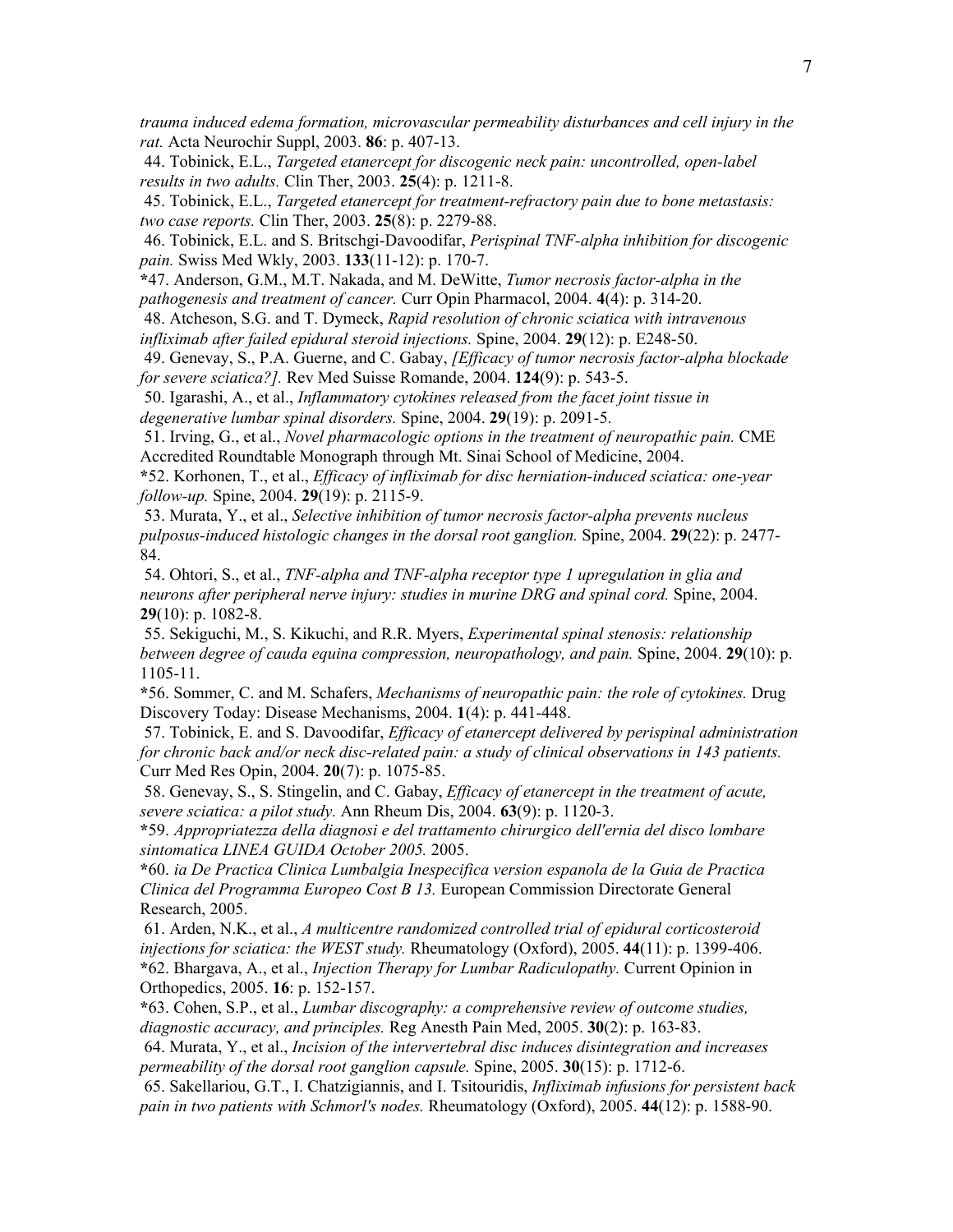66. Seguin, C.A., et al., *Tumor necrosis factor-alpha modulates matrix production and catabolism in nucleus pulposus tissue.* Spine, 2005. 30(17): p. 1940-8.

 67. Svensson, C.I., et al., *Spinal blockade of TNF blocks spinal nerve ligation-induced increases in spinal P-p38.* Neurosci Lett, 2005. 379(3): p. 209-13.

\*68. Wacnik, P.W., et al., *Nociceptive characteristics of tumor necrosis factor-alpha in naive and tumor-bearing mice.* Neuroscience, 2005. 132(2): p. 479-91.

 69. Genovese, T., et al., *Immunomodulatory effects of etanercept in an experimental model of spinal cord injury.* J Pharmacol Exp Ther, 2006. 316(3): p. 1006-16.

 70. Murata, Y., et al., *Nucleus pulposus-induced apoptosis in dorsal root ganglion following experimental disc herniation in rats.* Spine, 2006. 31(4): p. 382-90.

\*71. Myers, R.R., W.M. Campana, and V.I. Shubayev, *The role of neuroinflammation in neuropathic pain: mechanisms and therapeutic targets.* Drug Discov Today, 2006. 11(1-2): p. 8- 20.

 72. Ozaktay, A.C., et al., *Effects of interleukin-1 beta, interleukin-6, and tumor necrosis factor on sensitivity of dorsal root ganglion and peripheral receptive fields in rats.* Eur Spine J, 2006: p. 1-9.

 73. Takahashi, N., et al., *TNF-alpha and phosphorylation of ERK in DRG and spinal cord: insights into mechanisms of sciatica.* Spine, 2006. 31(5): p. 523-9.

\*Indicates a publication which cites one of Dr. Tobinick's published articles.

### Section III: TNF and Alzheimer's disease

*Editor's note*: Dr. Tobinick and his co-authors were the first to report the successful use of TNFalpha modulators for Alzheimer's disease. *See:*

1. Edward Tobinick MD, Assistant Clinical Professor of Medicine; Hyman Gross MD, Clinical Professor of Neurology, USC; Alan Weinberger MD, Associate Clinical Professor of Medicine/Rheumatology; Hart Cohen MD, FRCPC, Associate Clinical Professor of Medicine/Neurology. *TNF Modulation for Treatment of Alzheimer's Disease: A 6-Month Pilot Study.* Medscape General Medicine, 2006. 8(2):25.

### Increasing scientific evidence implicates the inflammatory molecule TNF-alpha in the development of Alzheimer's Disease

In 2005 and the first four months of 2006 there were no less than 21 significant, peerreviewed scientific articles which suggest a role for TNF in the development of Alzheimer's disease(AD) [12,14-16,18-20,22-25,30,33,36,38,39,42,60-63]. Excess TNF has been demonstrated in both the serum, plasma and the cerebrospinal fluid in patients with AD, and to correlate with progression of Mild Cognitive Impairment to AD [27,29,42,60]. Certain variations in genes encoding TNF have been found to be associated with AD [19, 63]. Several recent review articles have discussed the central role of inflammation in the development of AD [16,24,62]. Specific methods of use of specific anti-TNF biological molecules for consideration in AD were invented at the INR® [64-68].

1. *Inflammation is centrally involved in the pathogenesis of Alzheimer's Disease*[1-42]. 2. *TNF-alpha is involved in AD mechanisms*[7, 9-12, 14, 15, 17, 19, 20, 22-30, 33, 35- 47, 60-63].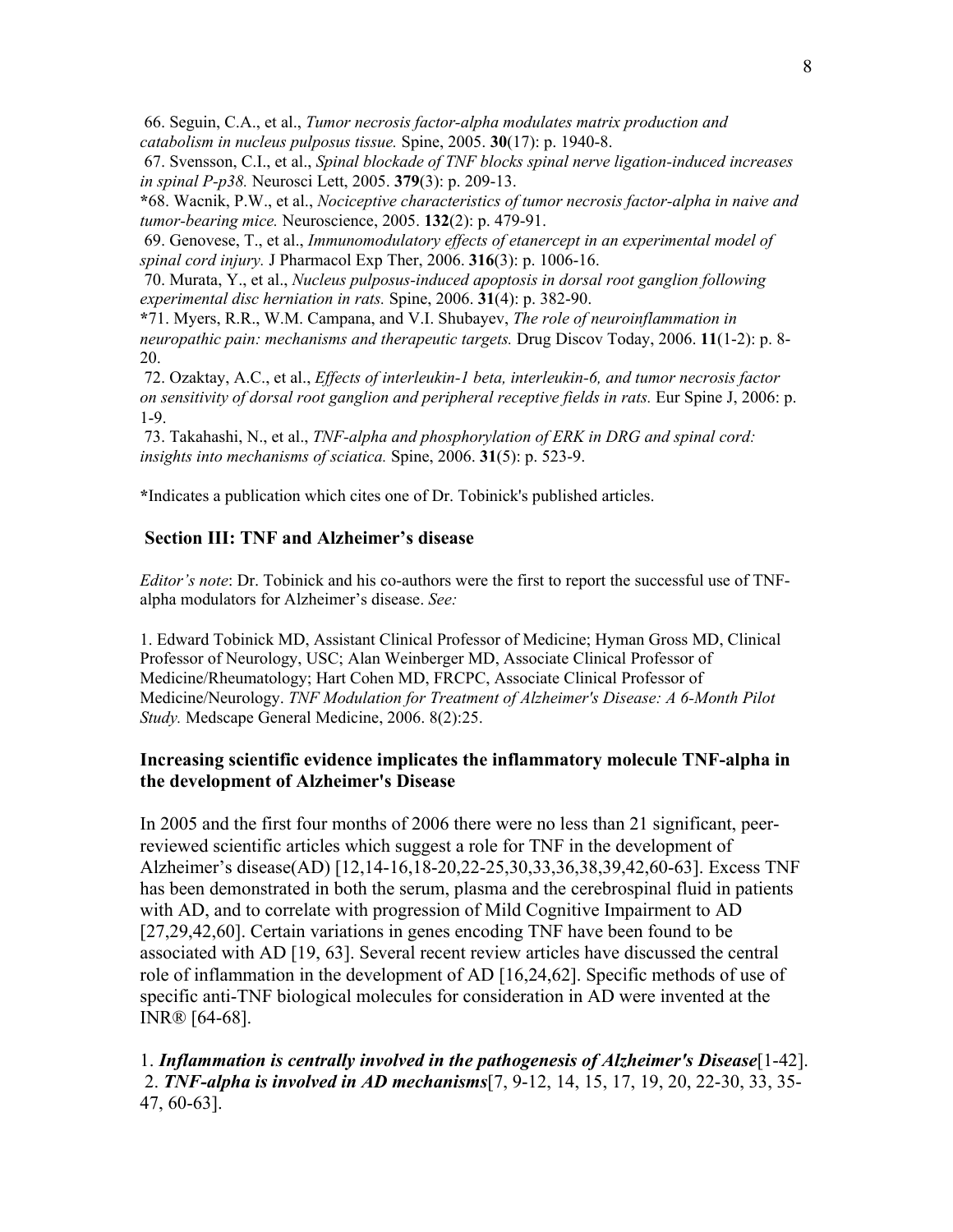3. *TNF is involved in neuronal inflammation*[7, 9-11, 14, 15, 17, 19, 20, 22-30, 33, 35, 36, 43-59].

References-Section III

1. Aisen, P.S., *Inflammation and Alzheimer disease*. Mol Chem Neuropathol, 1996. 28(1-3): p. 83-8.

 2. Aisen, P.S., *Inflammation and Alzheimer's disease: mechanisms and therapeutic strategies*. Gerontology, 1997. 43(1-2): p. 143-9.

 3. Aisen, P.S., *The potential of anti-inflammatory drugs for the treatment of Alzheimer's disease*. Lancet Neurol, 2002. 1(5): p. 279-84.

 4. Aisen, P.S., *Anti-inflammatory agents in Alzheimer's disease*. Curr Neurol Neurosci Rep, 2002. 2(5): p. 405-9.

 5. Aisen, P.S. and K.L. Davis, *Inflammatory mechanisms in Alzheimer's disease: implications for therapy*. Am J Psychiatry, 1994. 151(8): p. 1105-13.

 6. Akiyama, H., et al., *Inflammation and Alzheimer's disease*. Neurobiol Aging, 2000. 21(3): p. 383-421.

 7. Alvarez, V., et al., *Association between the TNFalpha-308 A/G polymorphism and the onsetage of Alzheimer disease*. Am J Med Genet, 2002. 114(5): p. 574-7.

 8. Benveniste, E.N., V.T. Nguyen, and G.M. O'Keefe, *Immunological aspects of microglia: relevance to Alzheimer's disease*. Neurochem Int, 2001. 39(5-6): p. 381-91.

 9. Blasko, I., et al., *TNFalpha plus IFNgamma induce the production of Alzheimer beta-amyloid peptides and decrease the secretion of APPs*. Faseb J, 1999. 13(1): p. 63-8.

 10. Combs, C.K., et al., *beta-Amyloid stimulation of microglia and monocytes results in TNFalpha-dependent expression of inducible nitric oxide synthase and neuronal apoptosis*. J Neurosci, 2001. 21(4): p. 1179-88.

 11. Cooper, N.R., et al., *Key issues in Alzheimer's disease inflammation*. Neurobiol Aging, 2000. 21(3): p. 451-453.

 12. Craft, J.M., D.M. Watterson, and L.J. Van Eldik, *Human amyloid beta-induced neuroinflammation is an early event in neurodegeneration*. Glia, 2006. 53(5): p. 484-90.

13. Cummings, J.L., Alzheimer's disease. N Engl J Med, 2004. 351(1): p. 56-67.

 14. De, A., J.M. Krueger, and S.M. Simasko, *Glutamate induces the expression and release of tumor necrosis factor-alpha in cultured hypothalamic cells*. Brain Res, 2005. 1053(1-2): p. 54-61. 15. Floden, A.M., S. Li, and C.K. Combs, *Beta-amyloid-stimulated microglia induce neuron death via synergistic stimulation of tumor necrosis factor alpha and NMDA receptors*. J Neurosci, 2005. 25(10): p. 2566-75.

 16. Klegeris, A. and P.L. McGeer, *Non-steroidal anti-inflammatory drugs (NSAIDs) and other anti-inflammatory agents in the treatment of neurodegenerative disease*. Curr Alzheimer Res, 2005. 2(3): p. 355-65.

 *17. Klegeris, A., D.G. Walker, and P.L. McGeer, Interaction of Alzheimer beta-amyloid peptide with the human monocytic cell line THP-1 results in a protein kinase C-dependent secretion of tumor necrosis factor-alpha*. Brain Res, 1997. 747(1): p. 114-21.

 18. Koenigsknecht-Talboo, J. and G.E. Landreth, *Microglial phagocytosis induced by fibrillar beta-amyloid and IgGs are differentially regulated by proinflammatory cytokines*. J Neurosci, 2005. 25(36): p. 8240-9.

 19. Laws, S.M., et al., *TNF polymorphisms in Alzheimer disease and functional implications on CSF beta-amyloid levels*. Hum Mutat, 2005. 26(1): p. 29-35.

 20. Mbebi, C., et al., *Antibody-bound beta-amyloid precursor protein stimulates the production of tumor necrosis factor-alpha and monocyte chemoattractant protein-1 by cortical neurons*. Neurobiol Dis, 2005. 19(1-2): p. 129-41.

21. Miao, J., et al., *Reducing cerebral microvascular amyloid-beta protein deposition diminishes*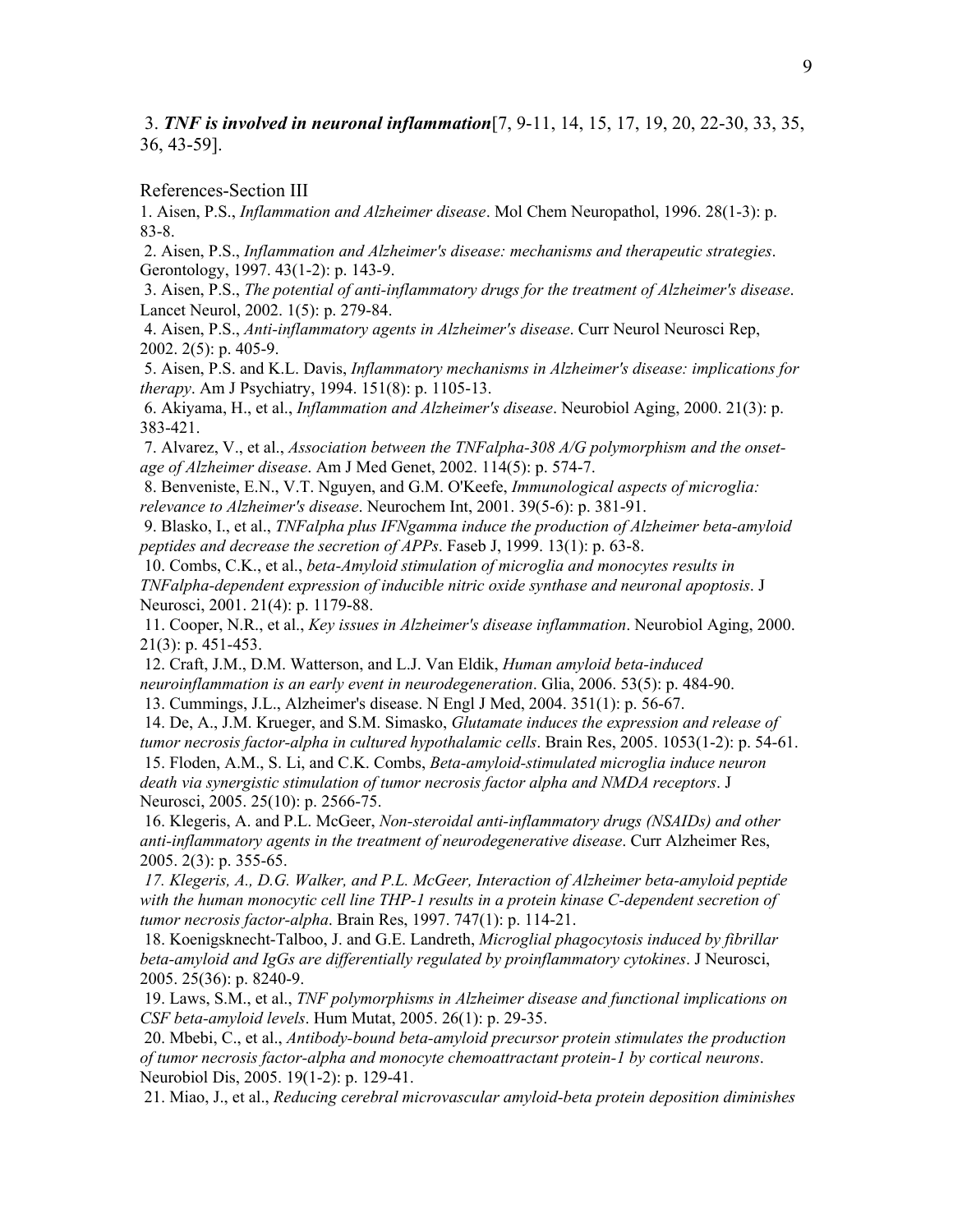*regional neuroinflammation in vasculotropic mutant amyloid precursor protein transgenic mice*. J Neurosci, 2005. 25(27): p. 6271-7.

 22. Pickering, M., D. Cumiskey, and J.J. O'Connor, *Actions of TNF-alpha on glutamatergic synaptic transmission in the central nervous system*. Exp Physiol, 2005. 90(5): p. 663-70.

 23. Ranaivo, H.R., et al., *Glia as a therapeutic target: selective suppression of human amyloidbeta-induced upregulation of brain proinflammatory cytokine production attenuates neurodegeneration*. J Neurosci, 2006. 26(2): p. 662-70.

 24. Rosenberg, P.B., *Clinical aspects of inflammation in Alzheimer's disease*. Int Rev Psychiatry, 2005. 17(6): p. 503-14.

 25. Stellwagen, D., et al., *Differential regulation of AMPA receptor and GABA receptor trafficking by tumor necrosis factor-alpha*. J Neurosci, 2005. 25(12): p. 3219-28.

 26. Suo, Z., et al., *Abnormality of G-protein-coupled receptor kinases at prodromal and early stages of Alzheimer's disease: an association with early beta-amyloid accumulation*. J Neurosci, 2004. 24(13): p. 3444-52.

 27. Tarkowski, E., et al., *Intrathecal inflammation precedes development of Alzheimer's disease*. J Neurol Neurosurg Psychiatry, 2003. 74(9): p. 1200-5.

 28. Tarkowski, E., et al., *Intracerebral production of tumor necrosis factor-alpha, a local neuroprotective agent, in Alzheimer disease and vascular dementia*. J Clin Immunol, 1999. 19(4): p. 223-30.

 29. Tarkowski, E., et al., *Cerebral pattern of pro- and anti-inflammatory cytokines in dementias*. Brain Res Bull, 2003. 61(3): p. 255-60.

 30. Taylor, D.L., et al., *Stimulation of microglial metabotropic glutamate receptor mGlu2 triggers tumor necrosis factor alpha-induced neurotoxicity in concert with microglial-derived Fas ligand*. J Neurosci, 2005. 25(11): p. 2952-64.

 31. Thal, L.J., *Anti-inflammatory drugs and Alzheimer's disease*. Neurobiol Aging, 2000. 21(3): p. 449-50; discussion 451-3.

 32. Walsh, S. and P.S. Aisen, *Inflammatory processes and Alzheimer's disease*. Expert Rev Neurother, 2004. 4(5): p. 793-8.

 33. Wang, Q., et al., *Beta-amyloid inhibition of long-term potentiation is mediated via tumor necrosis factor*. Eur J Neurosci, 2005. 22(11): p. 2827-32.

 34. Wilson, C.J., C.E. Finch, and H.J. Cohen, *Cytokines and cognition--the case for a head-totoe inflammatory paradigm*. J Am Geriatr Soc, 2002. 50(12): p. 2041-56.

 35. Zhao, M., et al., *The induction of the TNFalpha death domain signaling pathway in Alzheimer's disease brain*. Neurochem Res, 2003. 28(2): p. 307-18.

 36. Zou, J.Y. and F.T. Crews, *TNF alpha potentiates glutamate neurotoxicity by inhibiting glutamate uptake in organotypic brain slice cultures: neuroprotection by NF kappa B inhibition*. Brain Res, 2005. 1034(1-2): p. 11-24.

 37. Seabrook, T.J., et al., *Minocycline affects microglia activation, Abeta deposition, and behavior in APP-tg mice*. Glia, 2006. 53(7): p. 776-82.

 38. Meme, W., et al., *Proinflammatory cytokines released from microglia inhibit gap junctions in astrocytes: potentiation by beta-amyloid*. Faseb J, 2006. 20(3): p. 494-6.

 39. Lio, D., et al., *Tumor necrosis factor-alpha-308A/G polymorphism is associated with age at onset of Alzheimer's disease*. Mech Ageing Dev, 2006.

 40. Familian, A., et al., *Inhibitory effect of minocycline on amyloid beta fibril formation and human microglial activation*. Glia, 2006. 53(3): p. 233-40.

 41. Bernardo, A., et al., *Dynamic regulation of microglial functions by the non-steroidal antiinflammatory drug NCX 2216: Implications for chronic treatments of neurodegenerative diseases*. Neurobiol Dis, 2006. 22(1): p. 25-32.

 42. Alvarez, A., et al., *Serum TNF-alpha levels are increased and correlate negatively with free IGF-I in Alzheimer disease*. Neurobiol Aging, 2006.

43. Bos, J.D. and J. de Korte, *Effects of etanercept on quality of life, fatigue, and depression in*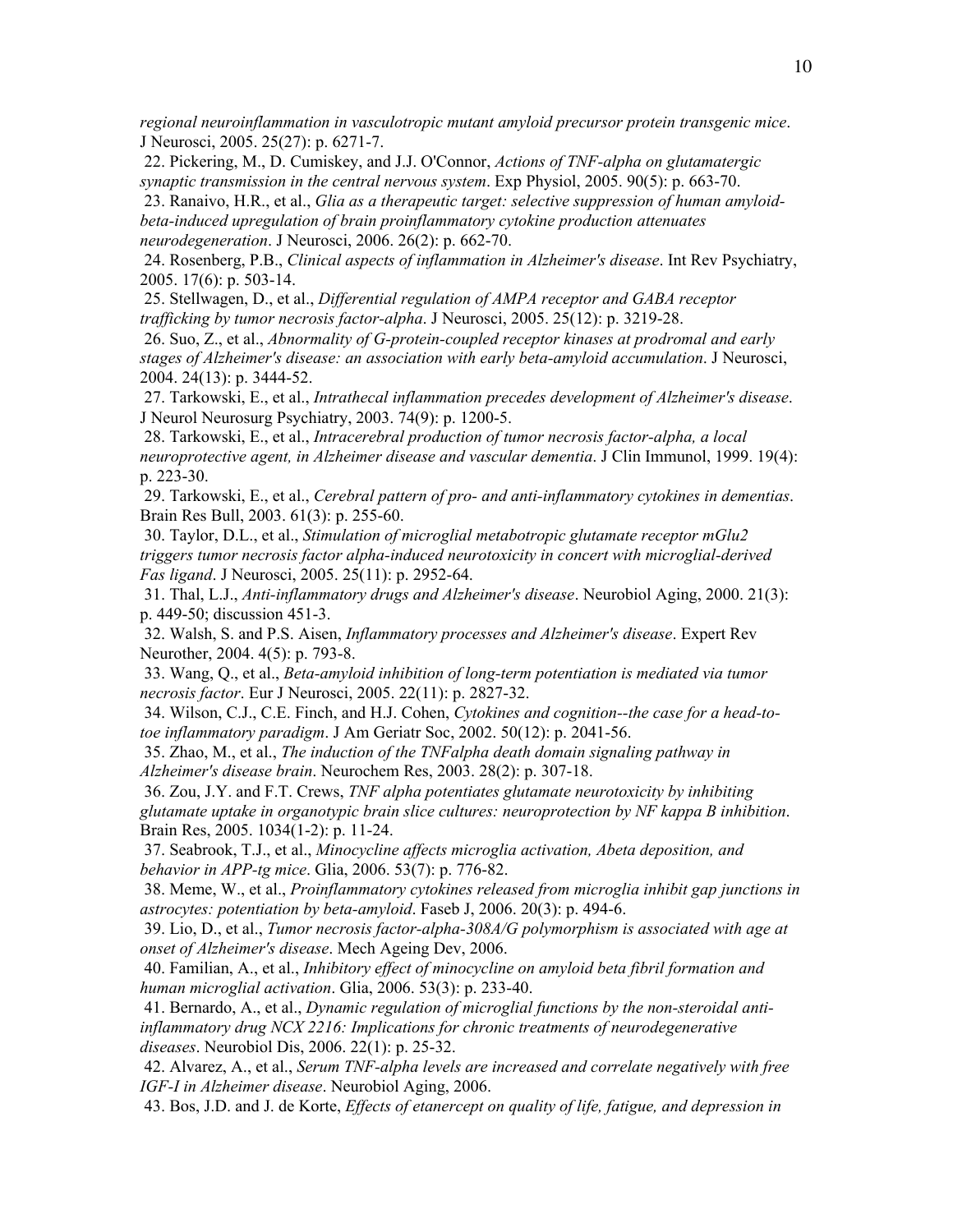*psoriasis*. Lancet, 2006. 367(9504): p. 6-7.

 44. Christadoss, P. and E. Goluszko, *Treatment of experimental autoimmune myasthenia gravis with recombinant human tumor necrosis factor receptor Fc protein*. J Neuroimmunol, 2002. 122(1-2): p. 186-90.

 45. Guex-Crosier, Y. and L. Zografos, [*New therapies in ophthalmology: inhibitors of TNFalpha*]. Rev Med Suisse, 2005. 1(2): p. 140-1.

 46. Sjogren, M., et al., *Increased intrathecal inflammatory activity in frontotemporal dementia: pathophysiological implications*. J Neurol Neurosurg Psychiatry, 2004. 75(8): p. 1107-11.

 47. Vgontzas, A.N., et al., *Marked decrease in sleepiness in patients with sleep apnea by etanercept, a tumor necrosis factor-alpha antagonist*. J Clin Endocrinol Metab, 2004. 89(9): p. 4409-13.

 48. Feldmann, M. and R.N. Maini, Lasker Clinical Medical Research Award. *TNF defined as a therapeutic target for rheumatoid arthritis and other autoimmune diseases*. Nat Med, 2003. 9(10): p. 1245-50.

 49. Genovese, T., et al., *Immunomodulatory Effects Of Etanercept In An Experimental Model Of Spinal Cord Injury*. J Pharmacol Exp Ther, 2005.

 50. Igarashi, T., et al., *2000 Volvo Award winner in basic science studies: Exogenous tumor necrosis factor-alpha mimics nucleus pulposus-induced neuropathology. Molecular, histologic, and behavioral comparisons in rats*. Spine, 2000. 25(23): p. 2975-80.

 51. Karppinen, J., et al., *Tumor necrosis factor-alpha monoclonal antibody, infliximab, used to manage severe sciatica*. Spine, 2003. 28(8): p. 750-3; discussion 753-4.

 52. Markomichelakis, N.N., P.G. Theodossiadis, and P.P. Sfikakis, *Regression of neovascular age-related macular degeneration following infliximab therapy*. Am J Ophthalmol, 2005. 139(3): p. 537-40.

 53. Sommer, C., et al., *Etanercept reduces hyperalgesia in experimental painful neuropathy*. J Peripher Nerv Syst, 2001. 6(2): p. 67-*72.*

 *54. Tobinick, E. and S. Davoodifar, Efficacy of etanercept delivered by perispinal administration for chronic back and/or neck disc-related pain: a study of clinical observations in 143 patients*. Curr Med Res Opin, 2004. 20(7): p. 1075-85.

 55. Tobinick, E.L., *Targeted etanercept for treatment-refractory pain due to bone metastasis: two case reports*. Clin Ther, 2003. 25(8): p. 2279-88.

 56. Tobinick, E.L., *Targeted etanercept for discogenic neck pain: uncontrolled, open-label results in two adults*. Clin Ther, 2003. 25(4): p. 1211-8.

 57. Tobinick, E.L. and S. Britschgi-Davoodifar, *Perispinal TNF-alpha inhibition for discogenic pain*. Swiss Med Wkly, 2003. 133(11-12): p. 170-7.

 58. Tuzun, E., et al., *Myasthenia gravis patients with low plasma IL-6 and IFN-gamma benefit from etanercept treatment*. J Autoimmun, 2005. 24(3): p. 261-8.

 59. Wacnik, P.W., et al., *Nociceptive characteristics of tumor necrosis factor-alpha in naive and tumor-bearing mice*. Neuroscience, 2005. 132(2): p. 479-91.

 60. Zuliani, G. *Plasma cytokine profiles in older subjects with late onset Alzheimer's Disease or vascular dementia*. J. of Psychiatric Research, 2006 (e-published ahead of print).

61. de Toledo, M. [*Inflammation and Alzheimer's disease*]. Rev Neurol, 2006. 42(7): 433-8.

 62. Sastre, M., et al., *Contributions of inflammatory processes to Alzheimer's Disease: molecular mechanisms*. Int. J. Dev. Neuroscience, 2006. (24):167-176.

 63. Lio D., et al., *TNF-alpha-308A/G polymorphism is associated with age at onset of Alzheimer's Disease*. Mech Aging and Develop, 2006 (e-published ahead of print).

 64. Tobinick, E. and Tobinick, A. *Tumor necrosis factor antagonists for the treatment of neurological disorders*. U.S. patent 6,015,557. Filing date: March 23, 1999. Issue date: January 18, 2000.

 65. Tobinick, E. *TNF inhibitors for the treatment of neurological disorders*. U.S. patent 6,177,077. Filing date: December 31, 1999. Issue date: January 23, 2001.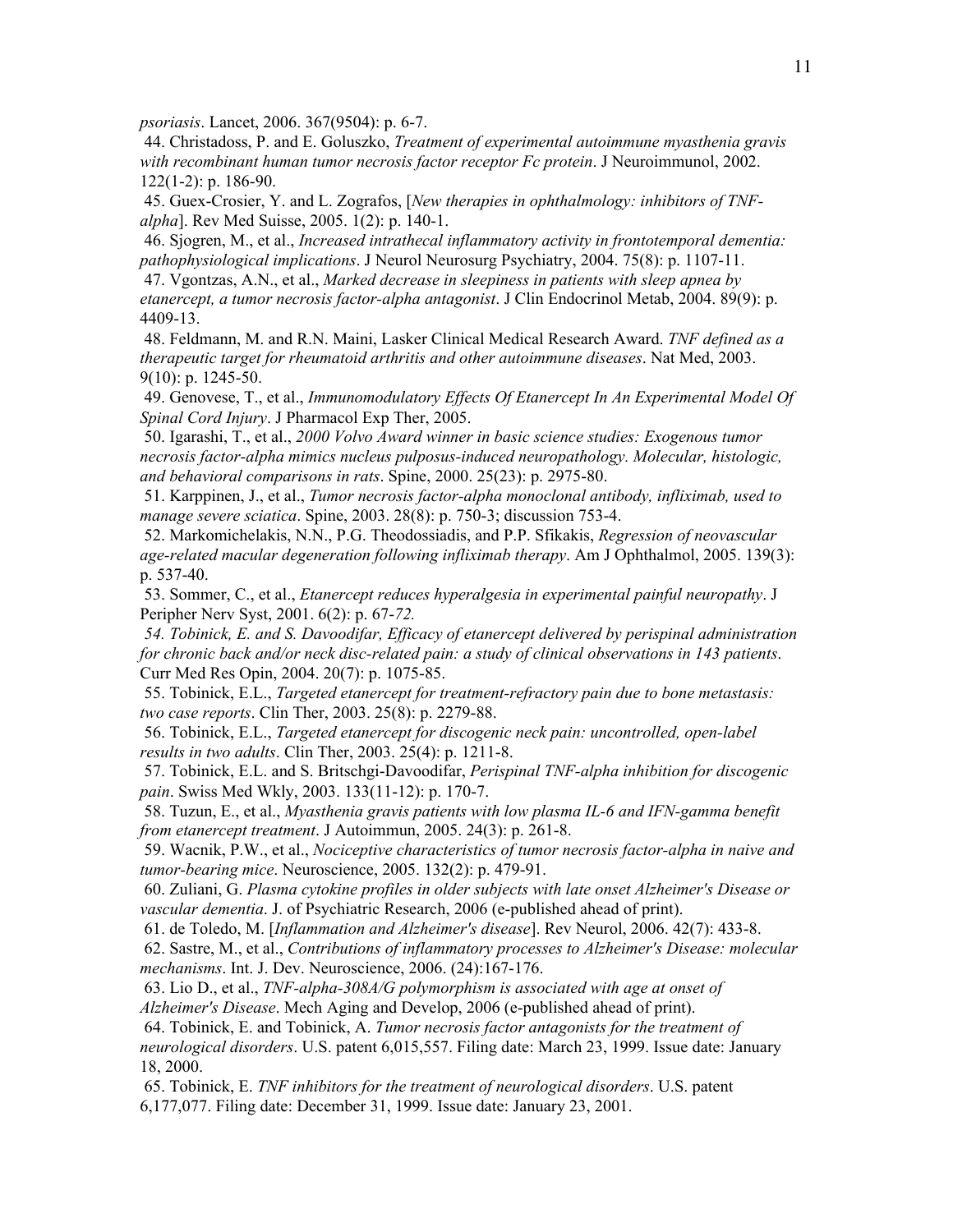66. Tobinick, E. *Cytokine antagonists for the treatment of localized disorders*. U.S. patent 6,537,549. Filing date: April 25, 2001. Issue date: March 25, 2003. 67. Tobinick, E. *Cytokine antagonists for neurological and neuropsychiatric disorders*. U.S. patent 6,982,089. Filing date: October 9, 2002. Issue date: January 3, 2006. 68. Tobinick E, Gross H, Weinberger A, Cohen H, *TNF Modulation for Treatment of Alzheimer's Disease: A Six-month Pilot Study*. Medscape General Medicine 2006 April 26;8(2):25.

### Section IV. TNF-alpha and painful solid tumor metastasis to bone

In 2001 the INR® pioneered consideration of the use of biological TNF antagonists for the treatment of selected patients with intractable pain due to solid tumor metastasis to bone. In the scientific article Dr. Tobinick subsequently wrote discussing this new approach to treatment, he explained:

"…*by interfering with tumor-induced osteoclast function, etanercept may interrupt a self-amplifying osteoclast-mediated cycle of bone invasion leading to bone resorption leading to release of tumor growth factors leading to further bone invasion…Targeted delivery of etanercept may allow achievement of higher local concentrations of TNF-alpha antagonist at the pathologic site, which may produce a greater therapeutic effect*."[1].

His pioneering concepts have been supported by articles from multiple academic centers, including those below[2-4], all of which cited Dr. Tobinick's article[1]. The abstract from a 2006 review of this new approach follows:

*A new paradigm is becoming widely accepted, that chronic inflammation, driven in part by chemokines and cytokines at the site of a tumour, may facilitate tumour progression instead of promoting antitumour immunity. Tumours and activated stromal cells secrete proinflammatory chemokines and cytokines that act either directly or indirectly through stimulation of the vascular endothelium to recruit leukocytes to the tumour. After activation, these tumour-associated leukocytes release angiogenic factors, mitogens, proteolytic enzymes, and chemotactic factors, recruiting more inflammatory cells and stimulating angiogenesis to sustain tumour growth and facilitate tumour metastasis. Breaking this cycle by inhibiting targets such as cytokines, chemokines and other inflammatory mediators, either alone, or more realistically, in combination with other therapies, such as anti-angiogenic or cytotoxic agents, may provide highly efficacious therapeutic regimens for the treatment of malignancies. This article reviews anti-cytokine and antichemokine therapies being pursued in cancer, and discusses in more detail anti-tumour necrosis factor-alpha (TNF) approaches.* Abstract from: Yan L., Anderson, G.M., M. DeWitte G, M.T. Nakada, *Therapeutic potential of cytokine and chemokine*